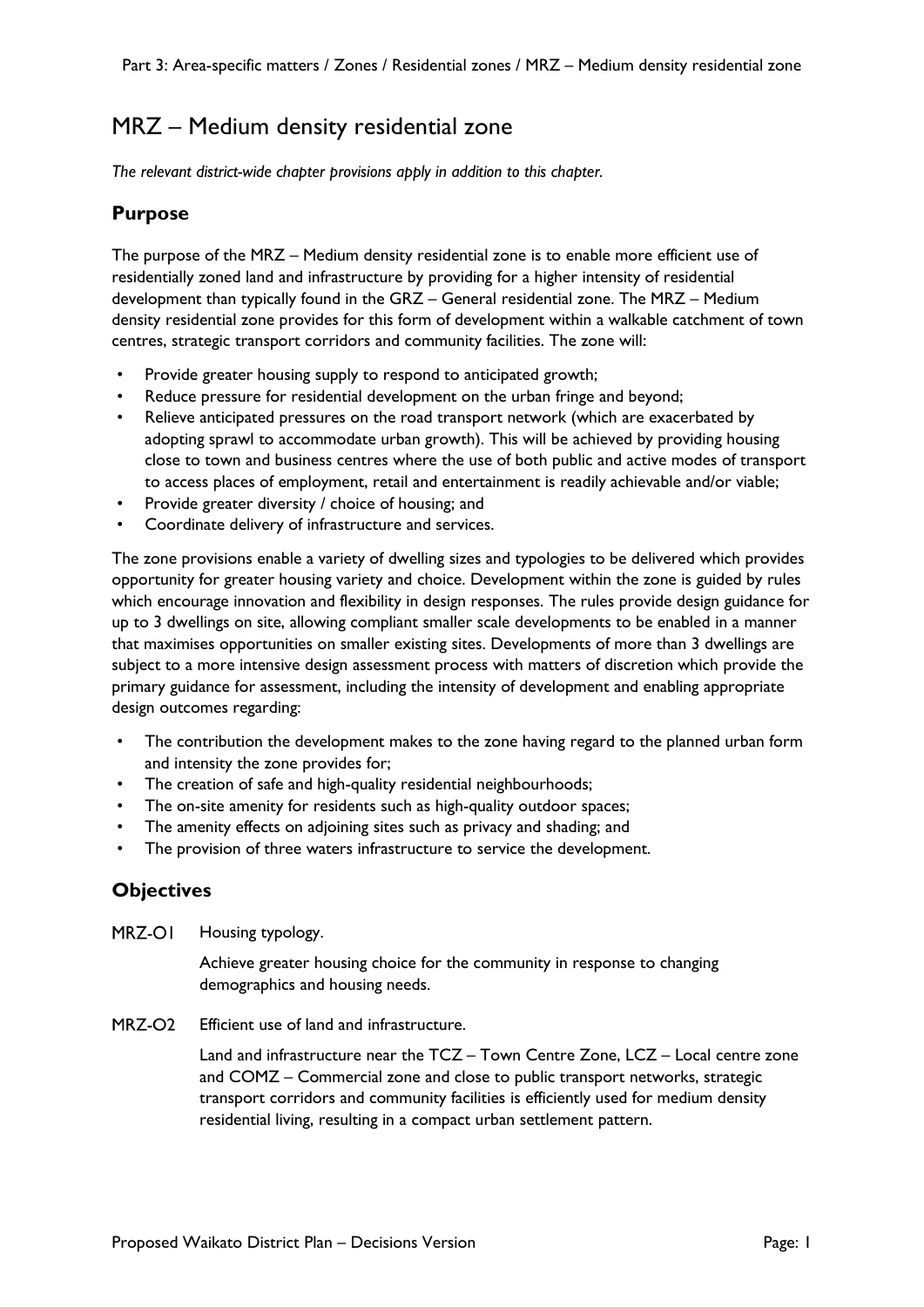#### MRZ-O3 Residential amenity.

Achieve a level of residential amenity commensurate with a medium density environment comprised of primarily townhouse and low-rise apartments.

MRZ-O4 Activities.

> An appropriate mix of complementary and compatible activities is enabled to support residential growth.

### **Policies**

MRZ-PI Housing typology and type.

> Enable a variety of housing typologies including apartments, terrace housing and duplexes.

- MRZ-P2 Efficient use of land and infrastructure.
- (1) Enable land to be used for higher intensity residential living where such land is:
	- (a) Adjacent to the TCZ Town centre zone, LCZ Local centre zone, COMZ Commercial zone and within a walkable catchment of transport networks; or
	- (b) Integrated into master-planned growth areas in close proximity to neighbourhood centres or publicly accessible open space.
- (2) Recognise the social, economic and environmental benefits arising from higher density development being situated closer to community facilities and the TCZ – Town centre zone, LCZ – Local centre zone and COMZ – Commercial zone when considering development proposals.
- (3) Recognise the economic and environmental benefits of higher density development that efficiently utilises existing, and planned, investment in both transport and three waters infrastructure.
- MRZ-P3 Building form, massing and coverage.
- (1) Enable residential development that:
	- (a) Is of a height and bulk that manages daylight access and a reasonable standard of privacy for residents; and
	- (b) Manages visual dominance effects on adjoining sites.
- MRZ-P4 Streetscape, yards and outdoor living spaces.
- (1) Enable residential development that contributes to attractive and safe streets and public open spaces by:
	- (a) Providing for passive surveillance to public open spaces and streets through the siting of dwellings and rooms, façade design and fencing / landscaping;
	- (b) Incorporating front yard landscaping that will enhance streetscape amenity; and
	- (c) Minimising the prevalence of garage doors, carparking and driveways fronting the street.
- (2) Require development to have sufficient side yard setbacks to provide for: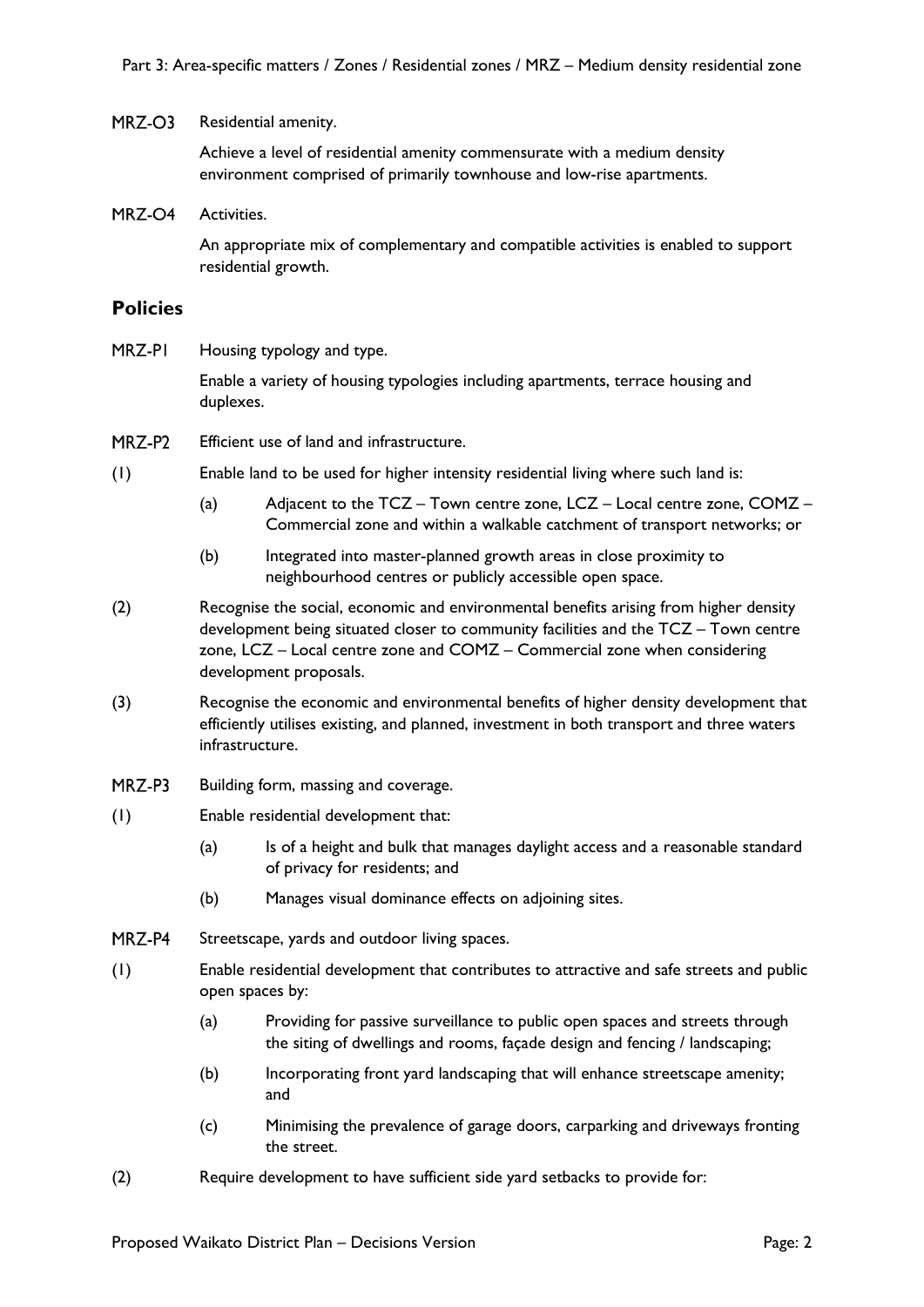- (a) Landscaping and permeable surfaces;
- (b) Privacy to adjoining sites;
- (c) Sunlight and daylight; and
- (d) Driveways and accessways.
- (3) Require the provision of outdoor living spaces that:
	- (a) Are attractive, functional and accessible; and
	- (b) Provide a reasonable standard of privacy for residents and to adjoining sites.
- (4) Enable flexibility and innovation in the provision of outdoor living spaces by recognising the varying means by which suitable spaces can be provided for a particular form of development; including shared outdoor spaces, roof terraces or other communal outdoor living spaces.
- MRZ-P5 Changes to amenity values.

Recognise that the planned urban built form may result in changes to the amenity values and characteristics of the urban character over time.

- MRZ-P6 Home businesses.
- (1) Provide for home businesses to allow flexibility for people to work from their homes.
- (2) Manage adverse effects on residential amenity through limiting home occupations to a scale that is compatible with the primary residential purpose of the zone.
- MRZ-P7 Non-residential activities.
- (1) Maintain the zone primarily for residential activities while also:
	- (a) Ensuring community facilities:
		- (i) Are suitably located;
		- (ii) Are of a limited scale and intensity that is compatible with the zone;
		- (iii) Contribute to the amenity of the neighbourhood; and
		- (iv) Support the social and economic well-being of the residential community.
	- (b) Avoiding the establishment of new non-residential activities (except home occupations) on rear sites, or sites located on cul-de-sacs; and
	- (c) Ensuring that the design and scale of non-residential activities and associated buildings mitigates adverse effects related to traffic generation, access, noise, vibration, outdoor storage of materials and light spill.
- (2) Enabling existing non-residential activities to continue and support their redevelopment and expansion, provided they do not have a significant adverse effect on character and amenity.

### **Rules**

*Land use – activities*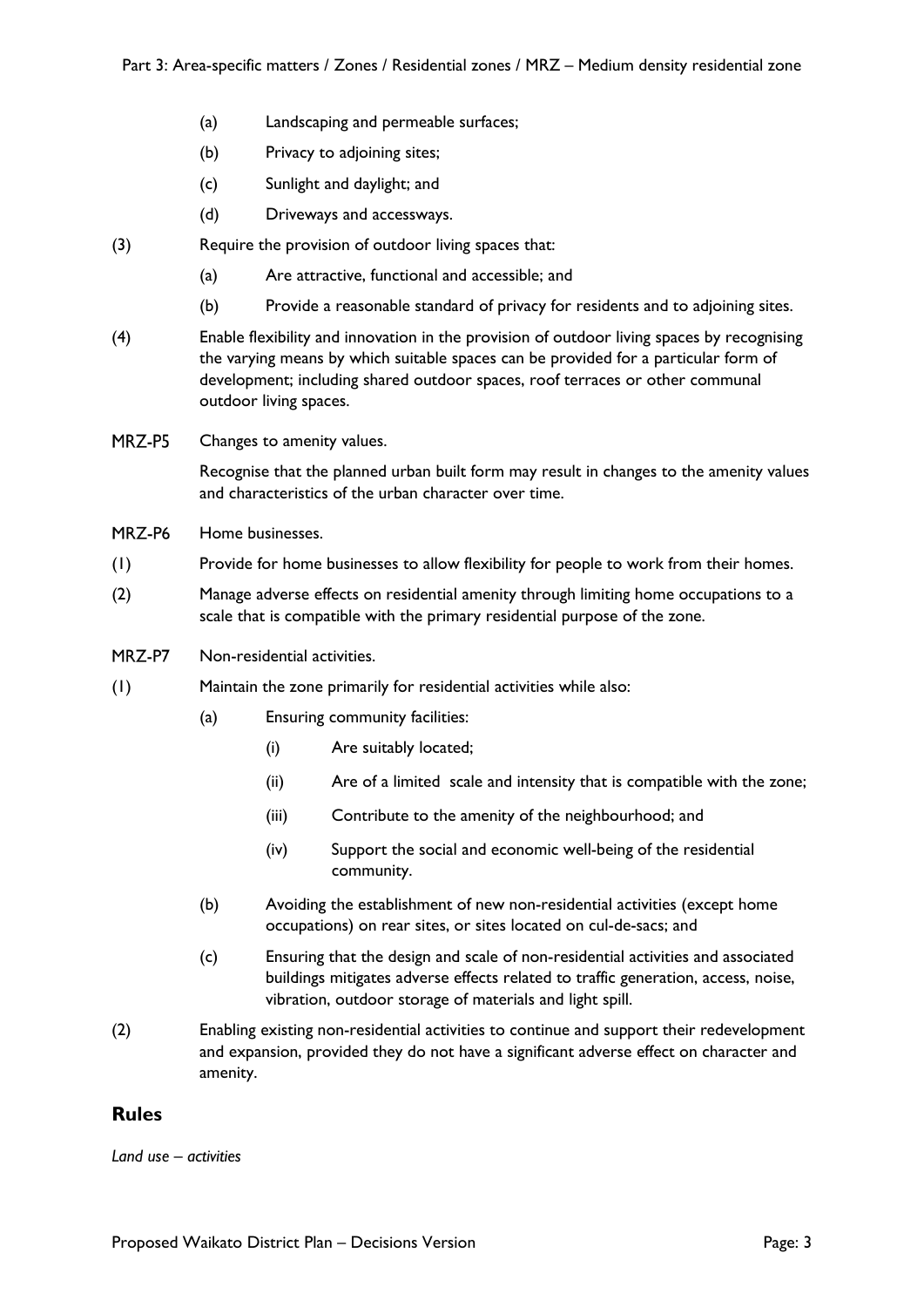In addition to the activity-specific standards listed below, permitted activities must also comply with all relevant Land-use building standards in this chapter, as well as the standards in Part 2 / Districtwide matters / General district-wide matters.

| MRZ-RI                                                                                                                        | Residential activity, unless specified below                                |                                                                                |
|-------------------------------------------------------------------------------------------------------------------------------|-----------------------------------------------------------------------------|--------------------------------------------------------------------------------|
|                                                                                                                               |                                                                             | This includes occupation of a single residential unit for short term rental.   |
| (1) Activity status: PER                                                                                                      |                                                                             | (2) Activity status where compliance not                                       |
| <b>Activity-specific standards:</b>                                                                                           |                                                                             | achieved: n/a                                                                  |
| Nil.                                                                                                                          |                                                                             |                                                                                |
| MRZ-R <sub>2</sub>                                                                                                            |                                                                             | A new retirement village or alterations to an existing retirement village      |
| (1) Activity status: PER                                                                                                      |                                                                             | (2) Activity status where compliance not                                       |
| <b>Activity-specific standards:</b>                                                                                           |                                                                             | achieved: RDIS                                                                 |
|                                                                                                                               | (a) The site is connected to public water and<br>wastewater infrastructure; | Council's discretion is restricted to the<br>following matters:                |
| (b) The minimum living space or balcony<br>area and dimensions are:                                                           |                                                                             | (a) Consideration of the effects of the<br>activity-specific standard not met; |
| (i) Apartment $-10m^2$ area with a<br>minimum dimension horizontal and                                                        |                                                                             | (b) Measures to avoid, remedy or mitigate<br>adverse effects; and              |
|                                                                                                                               | vertical of 2.5m;                                                           | (c) Cumulative effects.                                                        |
| (ii) Studio unit or I bedroom unit -<br>12.5m <sup>2</sup> area with minimum dimension<br>horizontal and vertical of 2.5m; or |                                                                             |                                                                                |
| (iii) 2 or more bedroomed unit $-15m^2$<br>area with minimum dimension<br>horizontal and vertical of 2.5m.                    |                                                                             |                                                                                |
|                                                                                                                               | (c) The minimum service court is either:                                    |                                                                                |
| (i) Apartment - Communal outdoor<br>space (i.e. no individual service courts<br>required); or                                 |                                                                             |                                                                                |
|                                                                                                                               | (ii) All other units $-10m^2$ for each unit.                                |                                                                                |
| (d) The following land use – effects standard<br>does not apply:                                                              |                                                                             |                                                                                |
| (i) SIGN-RI, SIGN-R8 - SIGN-RI0<br>(Signs).                                                                                   |                                                                             |                                                                                |
| (e) The following Land Use - Building<br>standards do not apply:                                                              |                                                                             |                                                                                |
| (i) MRZ-SI (Residential unit);                                                                                                |                                                                             |                                                                                |
| (ii) MRZ-S8 (Outdoor living space); and                                                                                       |                                                                             |                                                                                |
| (f) The following infrastructure and energy                                                                                   |                                                                             |                                                                                |
| rule does not apply:                                                                                                          |                                                                             |                                                                                |
| (i) Rule TRPT-R4 $(1)(a)$ (Traffic                                                                                            |                                                                             |                                                                                |
| generation).                                                                                                                  |                                                                             |                                                                                |
| MRZ-R3                                                                                                                        | Home business                                                               |                                                                                |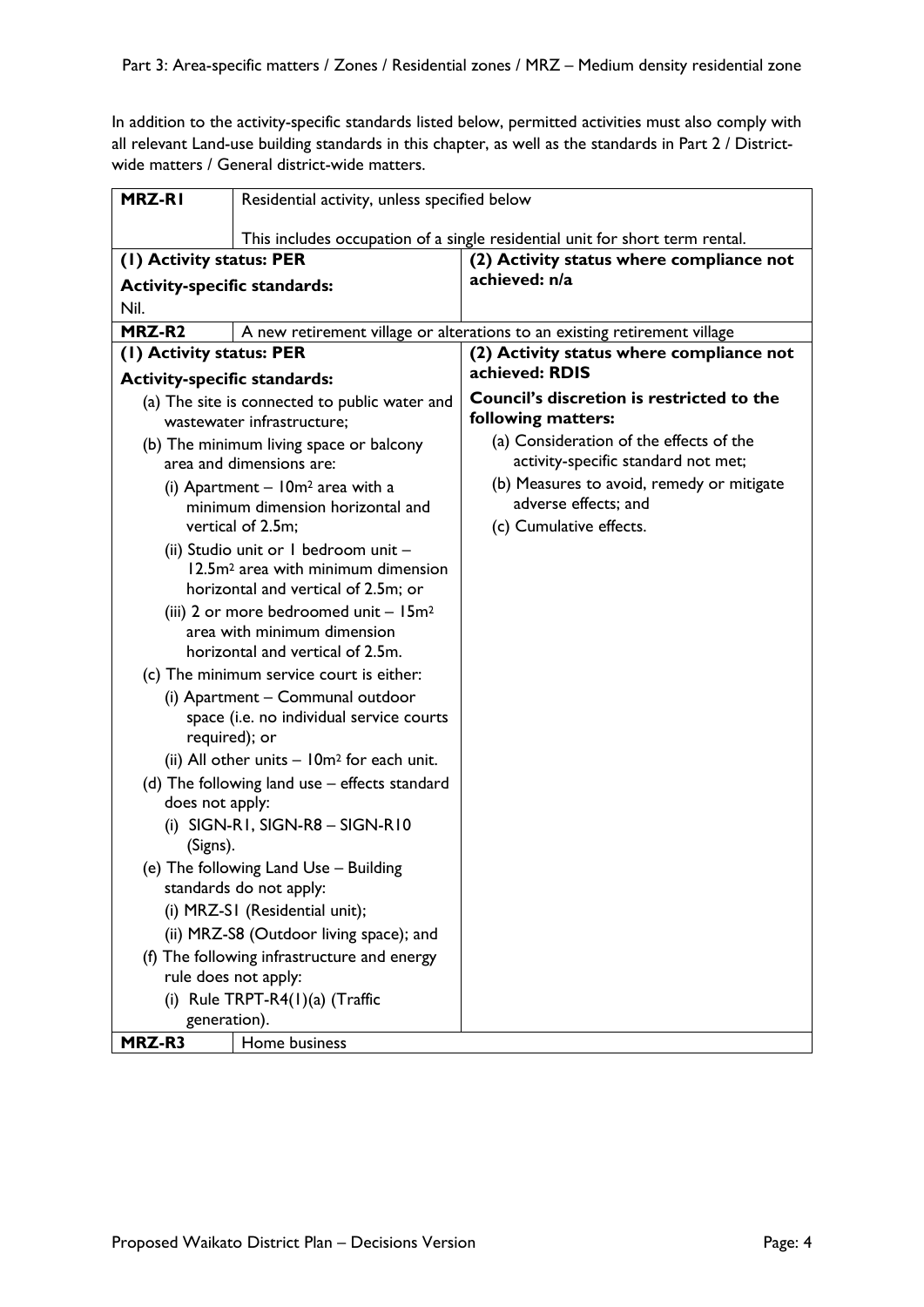| (1) Activity status: PER                                                                                                                                                   |                                         | (2) Activity status where compliance not                                                                                                            |
|----------------------------------------------------------------------------------------------------------------------------------------------------------------------------|-----------------------------------------|-----------------------------------------------------------------------------------------------------------------------------------------------------|
| <b>Activity-specific standards:</b>                                                                                                                                        |                                         | achieved: RDIS                                                                                                                                      |
| (a) The home business is wholly contained<br>within a building;                                                                                                            |                                         | Council's discretion is restricted to the<br>following matters:                                                                                     |
| (b) The storage of materials or machinery<br>associated with the home business are<br>wholly contained within a building or are<br>screened so as not to be visible from a |                                         | (a) Consideration of the effects of the<br>activity-specific standard not met;<br>(b) Measures to avoid, remedy or mitigate<br>adverse effects; and |
| public road or neighbouring residential<br>property;                                                                                                                       |                                         | (c) Cumulative effects.                                                                                                                             |
| (c) No more than 2 people who are not<br>permanent residents of the site are                                                                                               |                                         |                                                                                                                                                     |
| employed at any one time;<br>(d) Unloading and loading of vehicles, the<br>receiving of customers or deliveries only<br>occur between 7:30am and 7:00pm on<br>any day; and |                                         |                                                                                                                                                     |
| (e) Machinery may only be operated<br>between 7:30am and 9pm on any day.                                                                                                   |                                         |                                                                                                                                                     |
| <b>MRZ-R4</b>                                                                                                                                                              | <b>Community facilities</b>             |                                                                                                                                                     |
| (1) Activity status: PER                                                                                                                                                   |                                         | (2) Activity status where compliance not<br>achieved: RDIS                                                                                          |
| <b>Activity-specific standards:</b>                                                                                                                                        |                                         | Council's discretion is restricted to the                                                                                                           |
|                                                                                                                                                                            | (a) No more than 200m <sup>2</sup> GFA. | following matters:                                                                                                                                  |
|                                                                                                                                                                            |                                         | (a) Consideration of the effects of the<br>activity-specific standard not met;<br>(b) Measures to avoid, remedy or mitigate<br>adverse effects; and |
|                                                                                                                                                                            |                                         | (c) Cumulative effects.                                                                                                                             |
| MRZ-R5                                                                                                                                                                     | Neighbourhood park                      |                                                                                                                                                     |
| (1) Activity status: PER                                                                                                                                                   |                                         | (2) Activity status where compliance not                                                                                                            |
| <b>Activity-specific standards:</b>                                                                                                                                        |                                         | achieved: n/a                                                                                                                                       |
| Nil.                                                                                                                                                                       |                                         |                                                                                                                                                     |
| MRZ-R6                                                                                                                                                                     | Home stay                               |                                                                                                                                                     |
| (1) Activity status: PER<br><b>Activity-specific standards:</b>                                                                                                            |                                         | (2) Activity status where compliance not<br>achieved: RDIS                                                                                          |
| (a) No more than 4 temporary residents.                                                                                                                                    |                                         | <b>Council's discretion is restricted to the</b><br>following matters:                                                                              |
|                                                                                                                                                                            |                                         | (a) Consideration of the effects of the<br>activity-specific standard not met;                                                                      |
|                                                                                                                                                                            |                                         | (b) Measures to avoid, remedy or mitigate<br>adverse effects; and                                                                                   |
|                                                                                                                                                                            |                                         | (c) Cumulative effects.                                                                                                                             |
| MRZ-R7                                                                                                                                                                     | Boarding houses/boarding establishments |                                                                                                                                                     |
| (1) Activity status: PER                                                                                                                                                   |                                         | (2) Activity status where compliance not<br>achieved: RDIS                                                                                          |
| <b>Activity-specific standards:</b>                                                                                                                                        |                                         | Council's discretion is restricted to the                                                                                                           |
| (a) No more than 10 people per site<br>inclusive of staff and residents.                                                                                                   |                                         | following matters:                                                                                                                                  |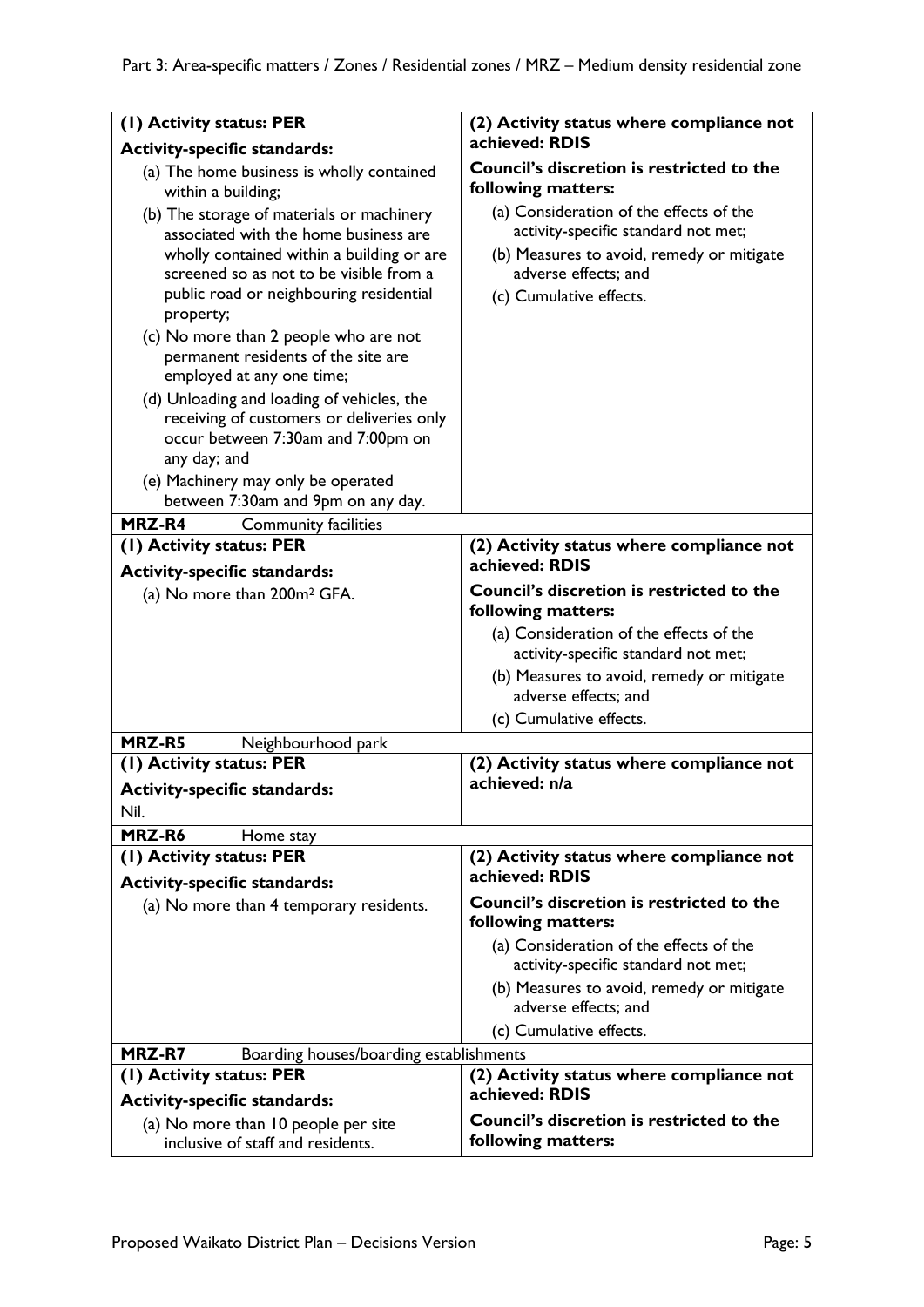| MRZ-R8<br>(1) Activity status: PER<br><b>Activity-specific standards:</b>                                                                                                                                                                                                                                                                                                                                                                                  | Construction or alteration of a building for a sensitive land use<br>(a) The construction or alteration of a<br>building for a sensitive land use that<br>complies with all of the following | (a) Consideration of the effects of the<br>activity-specific standard not met;<br>(b) Measures to avoid, remedy or mitigate<br>adverse effects; and<br>(c) Cumulative effects.<br>(2) Activity status where compliance not<br>achieved: RDIS<br>Council's discretion is restricted to the<br>following matters:<br>(a) Effects on the amenity values of the site; |
|------------------------------------------------------------------------------------------------------------------------------------------------------------------------------------------------------------------------------------------------------------------------------------------------------------------------------------------------------------------------------------------------------------------------------------------------------------|----------------------------------------------------------------------------------------------------------------------------------------------------------------------------------------------|-------------------------------------------------------------------------------------------------------------------------------------------------------------------------------------------------------------------------------------------------------------------------------------------------------------------------------------------------------------------|
| standards:<br>(i) It is set back a minimum of 10m from<br>the centre of line of any electrical<br>distribution or transmission lines, not<br>associated with the National Grid,<br>that operate at a voltage of up to<br>II0kV; or<br>(ii) It is set back a minimum of 12m from<br>the centre of line of any electrical<br>distribution or transmission lines, not<br>associated with the National Grid,<br>that operate at a voltage of 110kV or<br>more. |                                                                                                                                                                                              | (b) The risk of electrical hazards affecting<br>the safety of people;<br>(c) The risk of damage to property; and<br>(d) Effects on the operation, maintenance<br>and upgrading of the electrical<br>distribution or transmission lines.                                                                                                                           |
| MRZ-R9                                                                                                                                                                                                                                                                                                                                                                                                                                                     |                                                                                                                                                                                              | Construction, demolition, addition, and alteration of a building or structure                                                                                                                                                                                                                                                                                     |
| (1) Activity status: PER<br><b>Activity-specific standards:</b><br>Nil.                                                                                                                                                                                                                                                                                                                                                                                    |                                                                                                                                                                                              | (2) Activity status where compliance not<br>achieved: n/a                                                                                                                                                                                                                                                                                                         |
| MRZ-RIO                                                                                                                                                                                                                                                                                                                                                                                                                                                    | Any activity that is not listed as permitted, restricted discretionary or<br>prohibited,                                                                                                     |                                                                                                                                                                                                                                                                                                                                                                   |
| <b>Activity status: DIS</b>                                                                                                                                                                                                                                                                                                                                                                                                                                |                                                                                                                                                                                              |                                                                                                                                                                                                                                                                                                                                                                   |
| MRZ-RII<br>Any building, structure, objects or vegetation that obscures the sight line of the<br>Raglan navigation beacons for vessels entering Whaingaroa (Raglan Harbour)<br>(APP8 - Raglan navigation beacon).                                                                                                                                                                                                                                          |                                                                                                                                                                                              |                                                                                                                                                                                                                                                                                                                                                                   |
| <b>Activity status: PR</b>                                                                                                                                                                                                                                                                                                                                                                                                                                 |                                                                                                                                                                                              |                                                                                                                                                                                                                                                                                                                                                                   |

### *Land use – building*

| <b>MRZ-SI</b>                               | Residential unit |                                                                                                                                   |
|---------------------------------------------|------------------|-----------------------------------------------------------------------------------------------------------------------------------|
| (1) Activity status: PER<br><b>Where:</b>   |                  | (2) Activity status where compliance not<br>achieved: RDIS                                                                        |
| (a) Up to three residential units per site. |                  | <b>Council's discretion is restricted to the</b><br>following matters:                                                            |
|                                             |                  | (a) Intensity of the development; and                                                                                             |
|                                             |                  | (b) Design, scale and layout of buildings and<br>outdoor living spaces in relation to the<br>planned urban character of the zone; |
|                                             |                  | (c) The relationship of the development with<br>adjoining streets or public open spaces,                                          |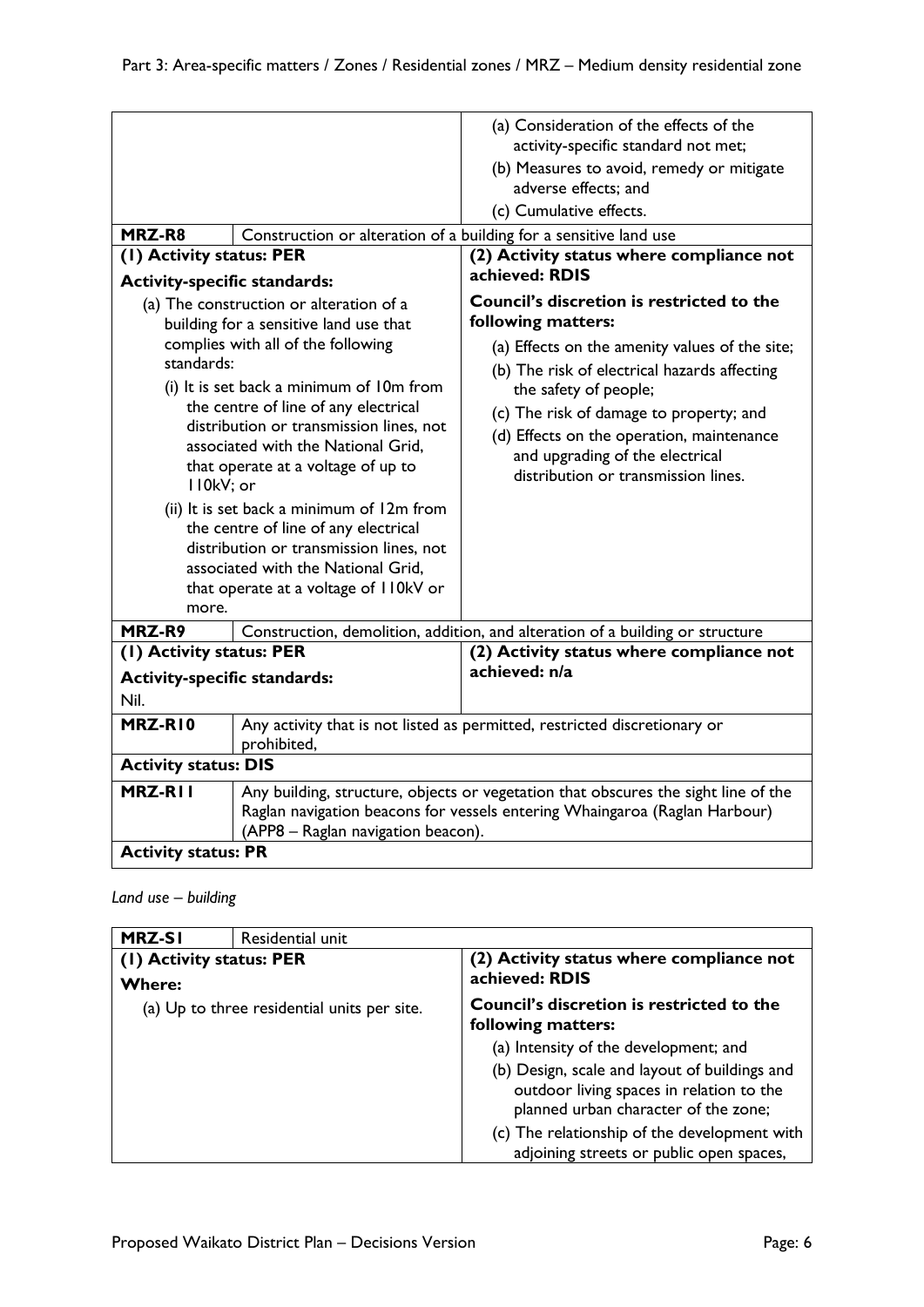|                                                                                                                                                                                                                                                                                                                                                                                                                                                                                                                                                                                                                                                                                                                                            |                                                                                                                                                                             | including the provision of landscaping;<br>and<br>(d) Privacy and overlooking within the<br>development and on adjoining sites,<br>including the orientation of habitable<br>rooms and outdoor living spaces; and<br>(e) Provision of 3-waters infrastructure to<br>individual units; and<br>(f) The provision of adequate waste and<br>recycling bin storage including the<br>management of amenity effects of these<br>on streets or public open spaces; and<br>(g) Where on-site car parking is provided,<br>the design and location of car parking<br>(including garaging) as viewed from<br>streets or public open spaces. |
|--------------------------------------------------------------------------------------------------------------------------------------------------------------------------------------------------------------------------------------------------------------------------------------------------------------------------------------------------------------------------------------------------------------------------------------------------------------------------------------------------------------------------------------------------------------------------------------------------------------------------------------------------------------------------------------------------------------------------------------------|-----------------------------------------------------------------------------------------------------------------------------------------------------------------------------|---------------------------------------------------------------------------------------------------------------------------------------------------------------------------------------------------------------------------------------------------------------------------------------------------------------------------------------------------------------------------------------------------------------------------------------------------------------------------------------------------------------------------------------------------------------------------------------------------------------------------------|
| MRZ-S2<br>(1) Activity status: PER                                                                                                                                                                                                                                                                                                                                                                                                                                                                                                                                                                                                                                                                                                         | Minimum residential unit size                                                                                                                                               | (2) Activity status where compliance not                                                                                                                                                                                                                                                                                                                                                                                                                                                                                                                                                                                        |
| <b>Where:</b>                                                                                                                                                                                                                                                                                                                                                                                                                                                                                                                                                                                                                                                                                                                              |                                                                                                                                                                             | achieved: RDIS                                                                                                                                                                                                                                                                                                                                                                                                                                                                                                                                                                                                                  |
| dwellings.                                                                                                                                                                                                                                                                                                                                                                                                                                                                                                                                                                                                                                                                                                                                 | (a) Residential units must have a minimum<br>net internal floor area of:<br>(i) 35m <sup>2</sup> for studio dwellings; and<br>(ii) 45m <sup>2</sup> for one or more bedroom | Council's discretion is restricted to the<br>following matters:<br>(a) The functionality of the residential unit;<br>and<br>(b) Internal residential amenity.                                                                                                                                                                                                                                                                                                                                                                                                                                                                   |
| MRZ-S3                                                                                                                                                                                                                                                                                                                                                                                                                                                                                                                                                                                                                                                                                                                                     | Height - building general                                                                                                                                                   |                                                                                                                                                                                                                                                                                                                                                                                                                                                                                                                                                                                                                                 |
| (1) Activity status: PER                                                                                                                                                                                                                                                                                                                                                                                                                                                                                                                                                                                                                                                                                                                   |                                                                                                                                                                             | (2) Activity status where compliance not                                                                                                                                                                                                                                                                                                                                                                                                                                                                                                                                                                                        |
| <b>Where:</b><br>(a) The permitted height of any building or<br>structure is 11m measured from the<br>natural ground level immediately below<br>that part of the structure;<br>(b) Chimneys not exceeding Im in width and<br>finials shall not exceed a maximum height<br>of 13m measured from the natural<br>ground level immediately below the<br>structure;<br>(c) In Raglan, the permitted height of any<br>building or structure is 7.5m measured<br>from the natural ground level<br>immediately below that part of the<br>structure.<br>(d) In Raglan, chimneys not exceeding Im in<br>width and finials shall not exceed a<br>maximum height of 9.5m measured from<br>the natural ground level immediately<br>below the structure; |                                                                                                                                                                             | achieved: RDIS<br><b>Council's discretion is restricted to the</b><br>following matters:<br>(a) Height of the building or structure;<br>(b) Design, scale and location of the building;<br>(c) Extent of shading on adjacent sites; and<br>(d) Privacy and overlooking on adjoining<br>sites.                                                                                                                                                                                                                                                                                                                                   |
| (e)<br>MRZ-S4                                                                                                                                                                                                                                                                                                                                                                                                                                                                                                                                                                                                                                                                                                                              | Fences or walls - road boundaries                                                                                                                                           |                                                                                                                                                                                                                                                                                                                                                                                                                                                                                                                                                                                                                                 |
| (1) Activity status: PER<br><b>Where:</b>                                                                                                                                                                                                                                                                                                                                                                                                                                                                                                                                                                                                                                                                                                  |                                                                                                                                                                             | (2) Activity status where compliance not<br>achieved: RDIS                                                                                                                                                                                                                                                                                                                                                                                                                                                                                                                                                                      |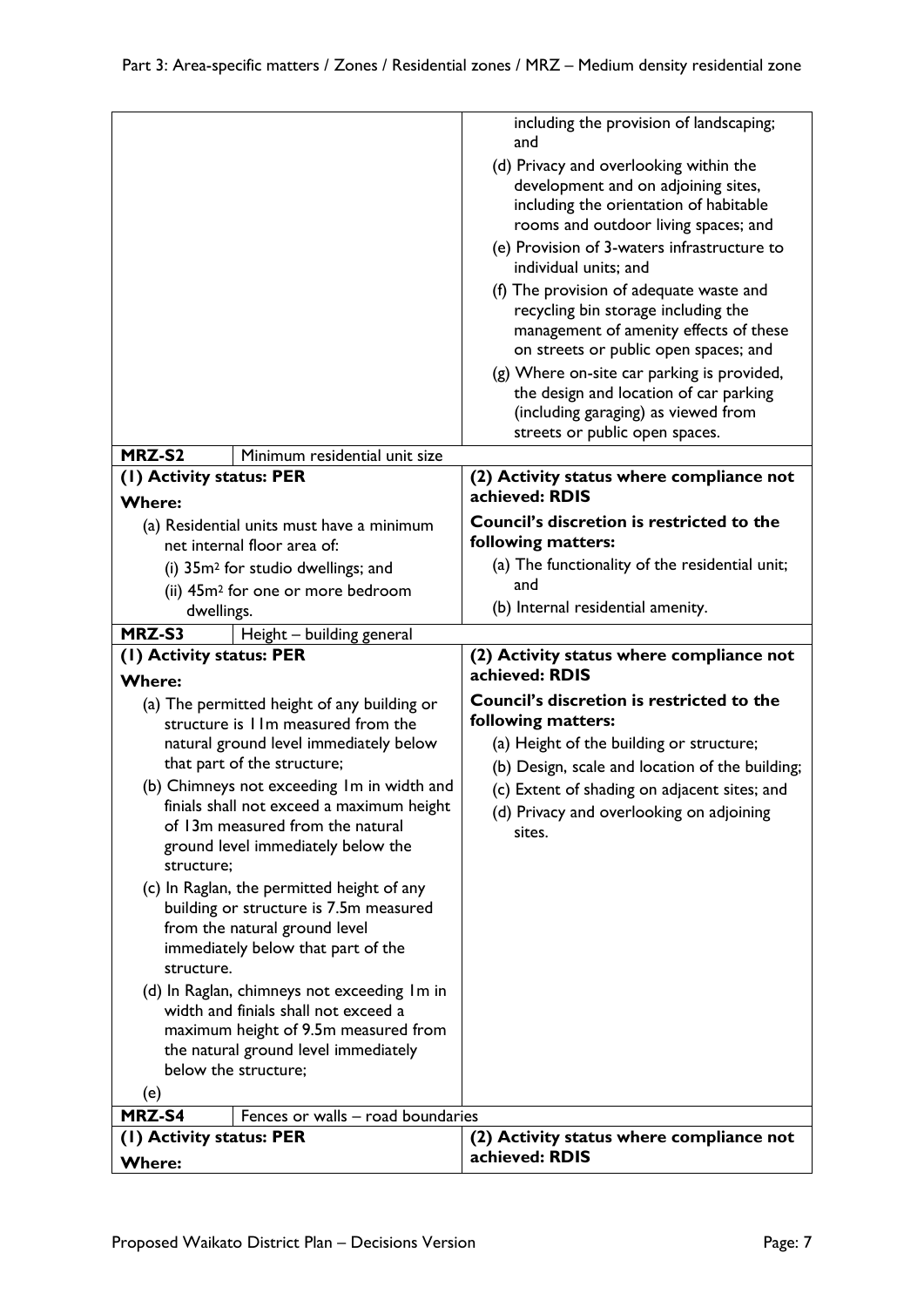| (a) Fences and walls between the applicable | Council's discretion is restricted to the                  |
|---------------------------------------------|------------------------------------------------------------|
| building setbacks under MRZ-S10 and         | following matters:                                         |
| MRZ-11 on a site and any road               | (a) Building materials and design;                         |
| boundaries, must comply with all of the     | (b) Effects on streetscape amenity; and                    |
| following standards:                        | (c) Public space visibility.                               |
| (i) Be no higher than 1.5m if solid;        |                                                            |
| (ii) Be no higher than 1.8m if:             |                                                            |
| (1) Visually permeable for the full         |                                                            |
| 1.8m height of the fence or wall;           |                                                            |
| or                                          |                                                            |
| (2) Solid up to 1.5m and visually           |                                                            |
| permeable between 1.5 and 1.8m.             |                                                            |
| MRZ-S5<br>Height in relation to boundary    |                                                            |
|                                             |                                                            |
| (1) Activity status: PER                    | (2) Activity status where compliance not<br>achieved: RDIS |
| <b>Where:</b>                               |                                                            |
| (a) Buildings and structures must not       | Council's discretion is restricted to the                  |
| protrude through a height control plane     | following matters:                                         |
| rising at an angle of 45 degrees            | (a) Height of the building;                                |
| commencing at an elevation of 3m above      | (b) Design and location of the building;                   |
| natural ground level at every point of the  | (c) Extent of shading on adjacent sites; and               |
| site boundary, except                       | (d) Privacy on adjoining sites.                            |
| (i) Where the boundary forms part of a      |                                                            |
| legal right of way, entrance strip or       |                                                            |
| access site; the standard applies from      |                                                            |
| the farthest boundary of that legal         |                                                            |
| right of way, entrance strip or access      |                                                            |
| site;                                       |                                                            |
| (ii) This standard does not apply to        |                                                            |
| existing or proposed internal               |                                                            |
| boundaries within a site;                   |                                                            |
| (iii) Where a site in the MRZ - Medium      |                                                            |
| density residential zone adjoins a site     |                                                            |
| in the GRZ - General residential            |                                                            |
| zone, LLRZ - Large lot residential or       |                                                            |
| SETZ - Settlement zone, then                |                                                            |
| buildings must not protrude through a       |                                                            |
| height control plane rising at an angle     |                                                            |
| of 45 degrees commencing at an              |                                                            |
| elevation of 2.5m above natural             |                                                            |
| ground level at every point of the site     |                                                            |
| boundary abutting that GRZ -                |                                                            |
| General residential zone, LLRZ -            |                                                            |
| Large lot residential zone or SETZ -        |                                                            |
| Settlement zone;                            |                                                            |
| (iv) Where the boundary adjoins a legal     |                                                            |
| road.                                       |                                                            |
| MRZ-S6<br>Building coverage                 |                                                            |
| (1) Activity status: PER                    | (2) Activity status where compliance not                   |
| <b>Where:</b>                               | achieved: RDIS                                             |
| (a) The total building coverage must not    | Council's discretion is restricted to the                  |
| exceed 45%.                                 | following matters:                                         |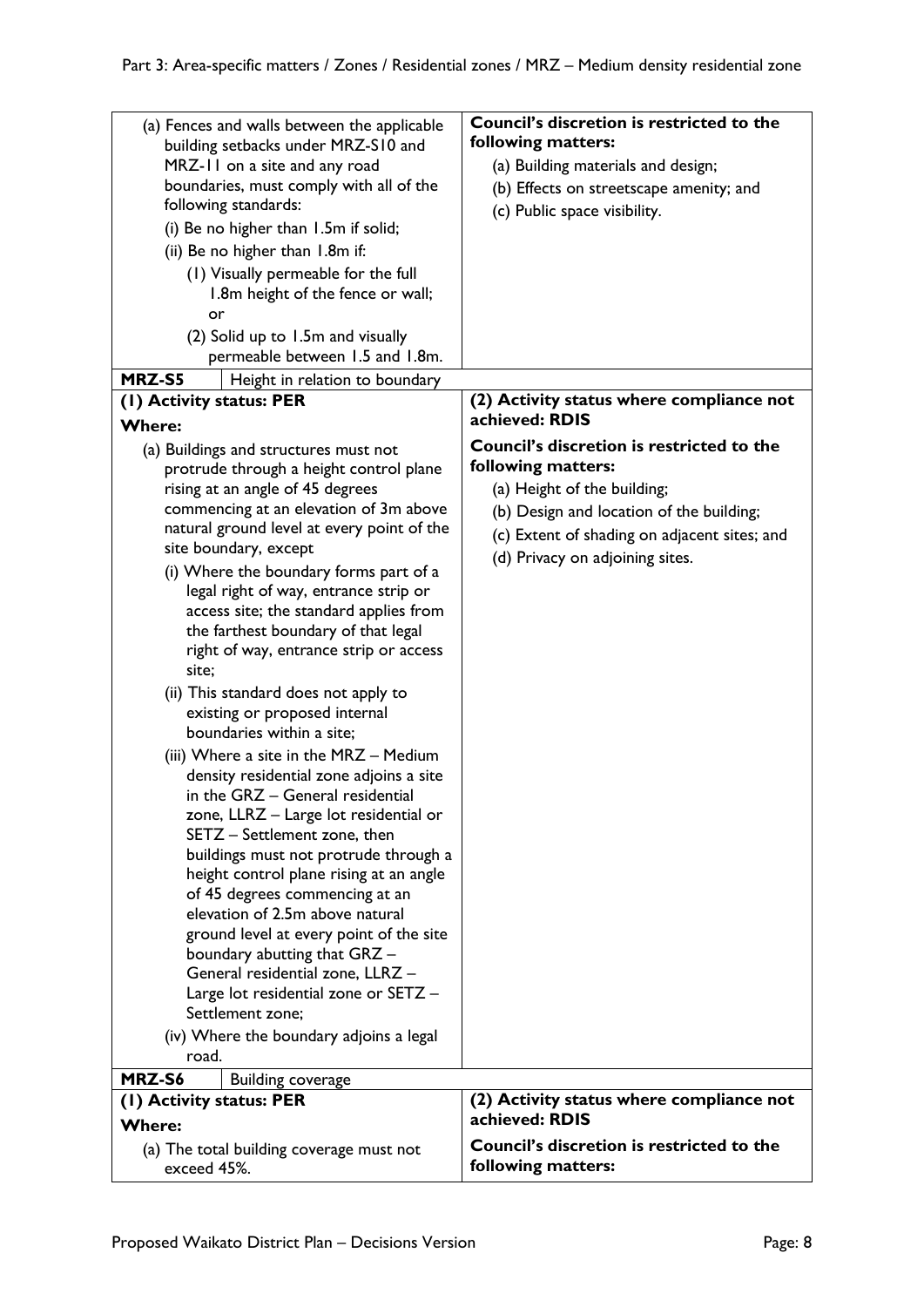| (b) $MRZ-S6(1)(a)$ does not apply:<br>(i) To a structure that is not a building;<br>or<br>(ii) Eaves of a building that project less<br>than 750mm horizontally from the<br>exterior wall of the building.                                                                                                                                                                                                                                                                                                                                                                                                                                                                                                                                                                                                                                                                                                                                                | (a) Design, scale and location of the building;<br>(b) Provision for outdoor living space and<br>service courts; and<br>(c) Effects on the planned urban built<br>character of the surrounding residential<br>area.                                                                                                                                                                                                                                                                                           |
|-----------------------------------------------------------------------------------------------------------------------------------------------------------------------------------------------------------------------------------------------------------------------------------------------------------------------------------------------------------------------------------------------------------------------------------------------------------------------------------------------------------------------------------------------------------------------------------------------------------------------------------------------------------------------------------------------------------------------------------------------------------------------------------------------------------------------------------------------------------------------------------------------------------------------------------------------------------|---------------------------------------------------------------------------------------------------------------------------------------------------------------------------------------------------------------------------------------------------------------------------------------------------------------------------------------------------------------------------------------------------------------------------------------------------------------------------------------------------------------|
| MRZ-S7<br>Impervious surfaces                                                                                                                                                                                                                                                                                                                                                                                                                                                                                                                                                                                                                                                                                                                                                                                                                                                                                                                             |                                                                                                                                                                                                                                                                                                                                                                                                                                                                                                               |
| (1) Activity status: PER<br><b>Where:</b>                                                                                                                                                                                                                                                                                                                                                                                                                                                                                                                                                                                                                                                                                                                                                                                                                                                                                                                 | (2) Activity status where compliance not<br>achieved: RDIS                                                                                                                                                                                                                                                                                                                                                                                                                                                    |
| (a) The impervious surfaces of a site must<br>not exceed 70%.                                                                                                                                                                                                                                                                                                                                                                                                                                                                                                                                                                                                                                                                                                                                                                                                                                                                                             | <b>Council's discretion is restricted to the</b><br>following matters:                                                                                                                                                                                                                                                                                                                                                                                                                                        |
|                                                                                                                                                                                                                                                                                                                                                                                                                                                                                                                                                                                                                                                                                                                                                                                                                                                                                                                                                           | (a) Site design, layout and amenity; and<br>(b) The risk of flooding, nuisance or damage<br>to the site or other buildings and sites.                                                                                                                                                                                                                                                                                                                                                                         |
| MRZ-S8<br>Outdoor living space                                                                                                                                                                                                                                                                                                                                                                                                                                                                                                                                                                                                                                                                                                                                                                                                                                                                                                                            |                                                                                                                                                                                                                                                                                                                                                                                                                                                                                                               |
| (1) Activity status: PER<br><b>Where:</b>                                                                                                                                                                                                                                                                                                                                                                                                                                                                                                                                                                                                                                                                                                                                                                                                                                                                                                                 | (2) Activity status where compliance not<br>achieved: RDIS                                                                                                                                                                                                                                                                                                                                                                                                                                                    |
| (a) An outdoor living space must be<br>provided for each residential unit that<br>meets all of the following standards:<br>(i) It is for the exclusive use of the<br>occupants of the residential unit;<br>(ii) It is readily accessible from a living<br>area of the residential unit;<br>(iii) Where the residential unit contains<br>an internal habitable space (excluding<br>garages, bathrooms, laundries, and hall<br>or stairways) on the ground floor, an<br>outdoor living court shall be provided<br>and shall have a minimum area of<br>20m <sup>2</sup> and a minimum dimension of 4m<br>in any direction; and<br>(iv) Where the residential unit has its<br>principal living area at first floor level<br>or above, a balcony shall be provided<br>and shall have a minimum area of 5m <sup>2</sup><br>for studio and one-bedroom<br>dwellings, or 8m <sup>2</sup> for two or more<br>bedroom dwellings and a minimum<br>dimension of 1.5m. | <b>Council's discretion is restricted to the</b><br>following matters:<br>(a) Design and location of the building;<br>(b) Provision for outdoor living space<br>including access to sunlight and open<br>space and the usability and accessibility of<br>the outdoor living space proposed;<br>(c) Privacy and overlooking on adjoining<br>sites; and<br>(d) The proximity of the site to communal<br>or public open space that has the<br>potential to mitigate any lack of private<br>outdoor living space. |
| MRZ-S9<br>Ground floor internal habitable space                                                                                                                                                                                                                                                                                                                                                                                                                                                                                                                                                                                                                                                                                                                                                                                                                                                                                                           |                                                                                                                                                                                                                                                                                                                                                                                                                                                                                                               |
| (1) Activity status: PER<br><b>Where:</b>                                                                                                                                                                                                                                                                                                                                                                                                                                                                                                                                                                                                                                                                                                                                                                                                                                                                                                                 | (2) Activity status where compliance not<br>achieved: RDIS                                                                                                                                                                                                                                                                                                                                                                                                                                                    |
| (a) Garages shall occupy less than 50% of the<br>ground floor space internal to buildings<br>on the site.                                                                                                                                                                                                                                                                                                                                                                                                                                                                                                                                                                                                                                                                                                                                                                                                                                                 | <b>Council's discretion is restricted to the</b><br>following matters:<br>(a) The visual dominance of garaging,<br>parking, and vehicle manoeuvring areas<br>and the balance across the site of internal                                                                                                                                                                                                                                                                                                      |
|                                                                                                                                                                                                                                                                                                                                                                                                                                                                                                                                                                                                                                                                                                                                                                                                                                                                                                                                                           | habitable space, outdoor living courts,<br>and landscaping at ground level; and                                                                                                                                                                                                                                                                                                                                                                                                                               |